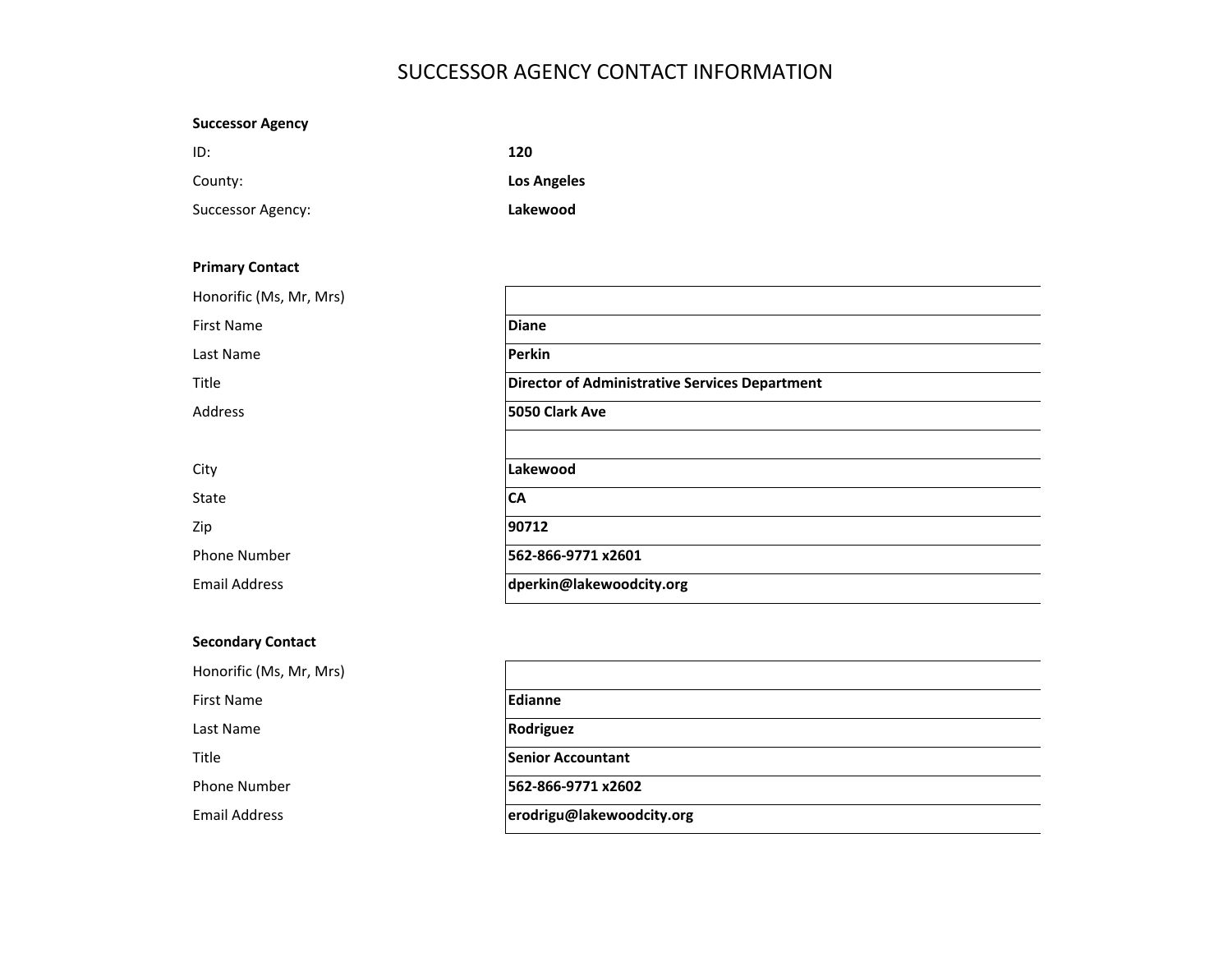#### SUMMARY OF RECOGNIZED OBLIGATION PAYMENT SCHEDULE

Filed for the July 1, 2013 to December 31, 2013 Period

#### Name of Successor Agency:LAKEWOOD (LOS ANGELES)

|   | <b>Outstanding Debt or Obligation</b>                                                                                    | Total                  |
|---|--------------------------------------------------------------------------------------------------------------------------|------------------------|
|   | <b>Total Outstanding Debt or Obligation</b>                                                                              | \$18,129,970           |
|   | <b>Current Period Outstanding Debt or Obligation</b>                                                                     | <b>Six-Month Total</b> |
| A | Available Revenues Other Than Anticipated RPTTF Funding                                                                  | \$0                    |
| B | Enforceable Obligations Funded with RPTTF                                                                                | \$3,215,761            |
|   | Administrative Allowance Funded with RPTTF                                                                               | \$125,000              |
| D | Total RPTTF Funded $(B + C = D)$                                                                                         | \$3,340,761            |
|   | Total Current Period Outstanding Debt or Obligation $(A + B + C = E)$ Should be same amount as ROPS form six-month total | \$3,340,761            |
|   | Enter Total Six-Month Anticipated RPTTF Funding                                                                          | \$3,340,761            |
| G | Variance (F - D = G) Maximum RPTTF Allowable should not exceed Total Anticipated RPTTF Funding                           | \$0                    |

### Prior Period (July 1, 2012 through December 31, 2012) Estimated vs. Actual Payments (as required in HSC section 34186 (a))

| H. | Enter Estimated Obligations Funded by RPTTF (lesser of Finance's approved RPTTF amount including admin allowance or the actual amount distributed) | \$1,818,980 |
|----|----------------------------------------------------------------------------------------------------------------------------------------------------|-------------|
|    | Enter Actual Obligations Paid with RPTTF                                                                                                           | \$1,367,497 |
|    | Enter Actual Administrative Expenses Paid with RPTTF                                                                                               | \$0         |
|    | Adjustment to Redevelopment Obligation Retirement Fund $(H - (I + J) = K)$                                                                         | \$451,483   |
|    | Adjustment to RPTTF $(D - K = L)$                                                                                                                  | \$2,889,278 |
|    |                                                                                                                                                    |             |

Certification of Oversight Board Chairman: Oversight Board ChairmanPursuant to Section 34177(m) of the Health and Safety code, Name Name Title Section 34177(m) of the Health and Safety code, I hereby certify that the above is a true and accurate RecognizedObligation Payment Schedule for the above named agency. /s/ Signaturee distribution of the contract of the contract of the contract of the contract of the Date Marc Titel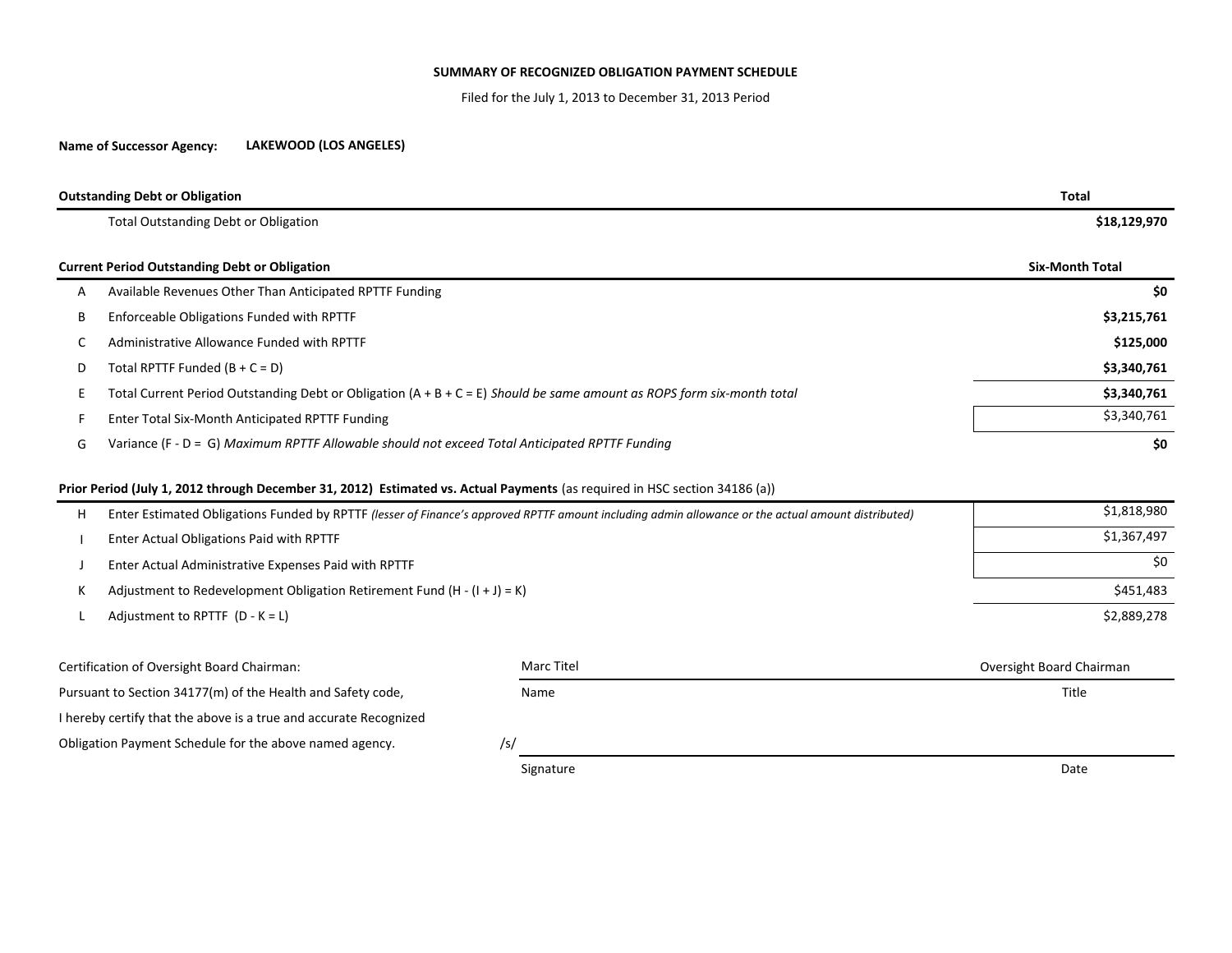Oversight Board Approval Date: ##############

#### LAKEWOOD (LOS ANGELES) RECOGNIZED OBLIGATION PAYMENT SCHEDULE (ROPS 13-14A)July 1, 2013 through December 31, 2013

|       |                                                               |                                             |                                               |                                                |                                                                                                                    |                          |                                                |                                                          | <b>Funding Source</b> |                                               |                |                         |                |                 |
|-------|---------------------------------------------------------------|---------------------------------------------|-----------------------------------------------|------------------------------------------------|--------------------------------------------------------------------------------------------------------------------|--------------------------|------------------------------------------------|----------------------------------------------------------|-----------------------|-----------------------------------------------|----------------|-------------------------|----------------|-----------------|
| Item# | Project Name / Debt Obligation                                | Contract/Agreement<br><b>Execution Date</b> | Contract/Agreement<br><b>Termination Date</b> | Payee                                          | <b>Description/Project Scope</b>                                                                                   | Project Area             | <b>Total Outstanding</b><br>Debt or Obligation | <b>Total Due During</b><br><b>Fiscal Year</b><br>2013-14 |                       | Bond Proceeds Reserve Balance Admin Allowance |                | <b>RPTTF</b>            | Other          | Six-Month Total |
|       |                                                               |                                             |                                               |                                                |                                                                                                                    |                          | \$18,129,970                                   | \$3,639,329                                              | \$0                   | \$0                                           | \$125,000      | \$3,215,761             | \$0            | \$3,340,761     |
|       | 1 Administrative Fees                                         | 2/1/2012                                    |                                               | <b>County of Los Angeles</b>                   | SB2557 and SB813                                                                                                   | <b>All Project Areas</b> |                                                | $\Omega$                                                 | $\Omega$              | $\Omega$                                      |                |                         | $\overline{0}$ | $\overline{0}$  |
|       | 2 1999 Tax Allocation Bonds Series A                          | 10/1/1999                                   | 9/1/2017                                      | <b>US Bank</b>                                 | Bonds issue to fund non-houing projects                                                                            | Project Area 1           | 3,251,880                                      | 653.070                                                  | $\Omega$              |                                               | $\Omega$       | 590.730                 | $\Omega$       | 590,730         |
|       | 3 2003 Tax Allocation Bonds Series A                          | 10/28/2003                                  | 9/1/2017                                      | <b>US Bank</b>                                 | Bonds issue to fund non-houing projects                                                                            | Project Area 1           | 2,515,257                                      | 501,718                                                  | $\Omega$              |                                               | $\Omega$       | 464.928                 | $\Omega$       | 464,928         |
|       | 4 2003 Tax Allocation Bonds Series B                          | 10/28/2003                                  | 9/1/2017                                      | US Bank                                        | Bonds issue to fund non-houing projects                                                                            | Project Area 1           | 1,391,289                                      | 281,275                                                  | $\overline{0}$        |                                               | $\overline{0}$ | 253,464                 | $\Omega$       | 253,464         |
|       | 5 Fiscal Agent Fees                                           | 10/1/1999                                   | 1/31/2018                                     | US Bank                                        | Trustee Fees for 1999A, 2003A, and 2003B bonds                                                                     | Project Area 1           | 55,000                                         | 11,000                                                   | $\overline{0}$        | $\Omega$                                      | $\mathbf 0$    | 4,400                   | $\Omega$       | 4,400           |
|       | 6 Bond Disclosure Fees                                        | 2/1/2012                                    | 1/31/2018                                     | Harrell & Company                              | Bonds disclosure fees for 1999A, 2003A, and 2003B bonds                                                            | Project Area 1           | 9,997                                          | 1,828                                                    | $\circ$               | $\Omega$                                      | $\mathbf 0$    | $\overline{0}$          | $\overline{0}$ | $\overline{0}$  |
|       | 7 County Deferral                                             | 6/27/1989                                   |                                               | County of Los Angeles                          | County Deferral Loan                                                                                               | Project Area 2           | 843,589                                        |                                                          | $\circ$               | $\Omega$                                      | $\overline{0}$ | $\overline{0}$          | $\Omega$       | $\overline{0}$  |
|       | 8 City Advance to Agency                                      | 7/10/1973                                   |                                               | City of Lakewood                               | Initial funds to operate plan area                                                                                 | Project Area 1           | 343,800                                        | 38,200                                                   | $\circ$               | $\overline{0}$                                | $\overline{0}$ | $\overline{\mathbf{0}}$ | $\Omega$       | $\overline{0}$  |
|       | 9 Housing Fund Deficit                                        | 6/30/1999                                   | 6/30/2022                                     | Low and Moderate Income                        | Housing fund deficit repayments (HSC section 3334.6(d))                                                            | Project Area 1           |                                                |                                                          | $\Omega$              | $\Omega$                                      | $\Omega$       |                         | $\Omega$       | $\overline{0}$  |
|       |                                                               |                                             |                                               | <b>Housing Fund</b>                            |                                                                                                                    |                          |                                                |                                                          |                       |                                               |                |                         |                |                 |
|       | 10 Owner Participation Agreement                              | 12/16/1998                                  | 9/30/2017                                     | Lakewood Mall Business Co                      | Parking Facilities Lease                                                                                           | Project Area 1           | 2,348,204                                      | 750,000                                                  | $\Omega$              |                                               | $\Omega$       | 750,000                 | $\Omega$       | 750,000         |
|       |                                                               |                                             |                                               | (Macerich)                                     |                                                                                                                    |                          |                                                |                                                          |                       |                                               |                |                         |                |                 |
|       | 11 Developer Contribution                                     | 8/27/2002                                   | 10/1/2012                                     | HJCH II (Pacific Ford)                         | Rehabilitation reimbursement agreement between HJCH II<br>and Agency                                               | Project Area 2           |                                                |                                                          | $\Omega$              |                                               | $\Omega$       | $\Omega$                | $\Omega$       | $\overline{0}$  |
|       | 12 Audit Costs (4 years)                                      | 2/1/2012                                    | 6/30/2016                                     | Whire Nelson Diehl Evans & Co,                 | <b>Agency Audit Services</b>                                                                                       | All Project Areas        | $\Omega$                                       |                                                          |                       |                                               |                | $\Omega$                |                | $\Omega$        |
|       | 13 Audit Costs (4 years)                                      | 2/1/2012                                    | 6/30/2016                                     | Simpson & Simpsons (CAC-<br>Approved)          | Due Diligence Review per AB 1484                                                                                   | All Project Areas        | $\Omega$                                       |                                                          |                       |                                               |                | $\Omega$                |                | $\Omega$        |
|       | 14 Oversight Board Legal Contract                             | 2/1/2012                                    |                                               | TBD (city of Lakewood)                         | Attorney to the Oversight Board                                                                                    | All Project Areas        |                                                |                                                          | $\circ$               |                                               | $\Omega$       | $\Omega$                | $\Omega$       | $\overline{0}$  |
|       | 15 Accounting Services (4 years)                              | 2/1/2012                                    | 6/30/2016                                     | City of Lakewood                               | Accounting services for the administration of Enforcable<br>Obligations                                            | All Project Areas        | 32,815                                         | 32.815                                                   | $\Omega$              |                                               | 16,408         | $\Omega$                | $\Omega$       | 16,408          |
|       | 16 Successor Agency Employee Cost                             | 2/1/2012                                    |                                               | City of Lakewood                               | Payroll costs                                                                                                      | All Project Areas        | 194,619                                        | 194,619                                                  | $\circ$               | $\overline{0}$                                | 97,309         | $\overline{0}$          | $\mathbf{0}$   | 97,309          |
|       | 17 Other Administrative Cost                                  | 2/1/2012                                    |                                               | City of Lakewood                               | Miscellaneous administrative costs                                                                                 | All Project Areas        | 22,566                                         | 22,566                                                   | $\overline{0}$        | $\Omega$                                      | 11,283         | $\overline{0}$          | $\overline{0}$ | 11,283          |
|       | 18 LMIHF Loan (SERAF)                                         | 5/10/2010                                   |                                               | Low and Moderate Income<br><b>Housing Fund</b> | Loan for SERAF payment to County for FY 09/10 (HSC section All Project Areas<br>33690 $(c)(1)$                     |                          | 3,215,951                                      |                                                          | $\Omega$              |                                               | $\Omega$       | $\Omega$                | $\Omega$       | $\overline{0}$  |
|       | 19 LMIHF Loan (SERAF)                                         | 5/4/2011                                    |                                               | Low and Moderate Income<br><b>Housing Fund</b> | Loan for SERAF payment to County for FY 10/11 (HSC section All Project Areas<br>33690 (c)(1))                      |                          | 662,108                                        |                                                          |                       |                                               |                | $\Omega$                | $\Omega$       | $\Omega$        |
|       | 20 LMIHF Loan (ERAF)                                          | 5/10/2005                                   |                                               | Low and Moderate Income<br><b>Housing Fund</b> | Loan for ERAF payment to County for FY 04/05 (HSC section All Project Areas<br>33681.12(b))                        |                          |                                                | $\Omega$                                                 | $\Omega$              | $\Omega$                                      | $\Omega$       | $\Omega$                | $\Omega$       | $\Omega$        |
|       | 21 City Loans and Advances to Agency                          | 12/17/1985                                  |                                               | City of Lakewood (80%)                         | Loans for development and financial assistance of Project<br>Areas 1, 2, and 3                                     | All Project Areas        | 1,672,525                                      |                                                          | $\Omega$              |                                               |                | $\Omega$                |                | $\Omega$        |
|       | 22 City Loans and Advances to Agency                          | 12/17/1985                                  |                                               | Lakewood Housing Successor<br>(20%0)           | Loans for development and financial assistance of Project<br>Areas 1, 2, and 4                                     | All Project Areas        | 418,131                                        |                                                          |                       |                                               |                |                         |                | $\Omega$        |
|       | 23 City Loan to Sucessor Agency                               | 2/21/2013                                   | 12/31/2013                                    | City of Lakewood                               | Temporary city loan to satisfy Enforceable Obligations from<br><b>ROPS 12-13B</b>                                  | All Project Areas        | 1,120,989                                      | 1,120,989                                                | $\Omega$              |                                               |                | 1,120,989               | $\Omega$       | 1,120,989       |
|       | 24 Owner Participation Agreement Paayment 1/1/2013<br>Penalty |                                             | 6/30/2013                                     | Lakewood Mall Business Co<br>(Macerich)        | Late payment penalty as stated on the Parking Facilities<br>Lease Agreement. Payment was originally due Sept 2012. | Project Area 1           | 31,250                                         | 31,250                                                   | $\Omega$              |                                               |                | 31,250                  |                | 31,250          |
|       |                                                               |                                             |                                               |                                                |                                                                                                                    |                          |                                                |                                                          |                       |                                               |                |                         |                | $\Omega$        |
|       |                                                               |                                             |                                               |                                                |                                                                                                                    |                          |                                                |                                                          |                       |                                               |                |                         |                | $\overline{0}$  |
|       |                                                               |                                             |                                               |                                                |                                                                                                                    |                          |                                                |                                                          |                       |                                               |                |                         |                | $\overline{0}$  |
|       |                                                               |                                             |                                               |                                                |                                                                                                                    |                          |                                                |                                                          |                       |                                               |                |                         |                | $\overline{0}$  |
|       |                                                               |                                             |                                               |                                                |                                                                                                                    |                          |                                                |                                                          |                       |                                               |                |                         |                | $\overline{0}$  |
|       |                                                               |                                             |                                               |                                                |                                                                                                                    |                          |                                                |                                                          |                       |                                               |                |                         |                | $\overline{0}$  |
|       |                                                               |                                             |                                               |                                                |                                                                                                                    |                          |                                                |                                                          |                       |                                               |                |                         |                | $\Omega$        |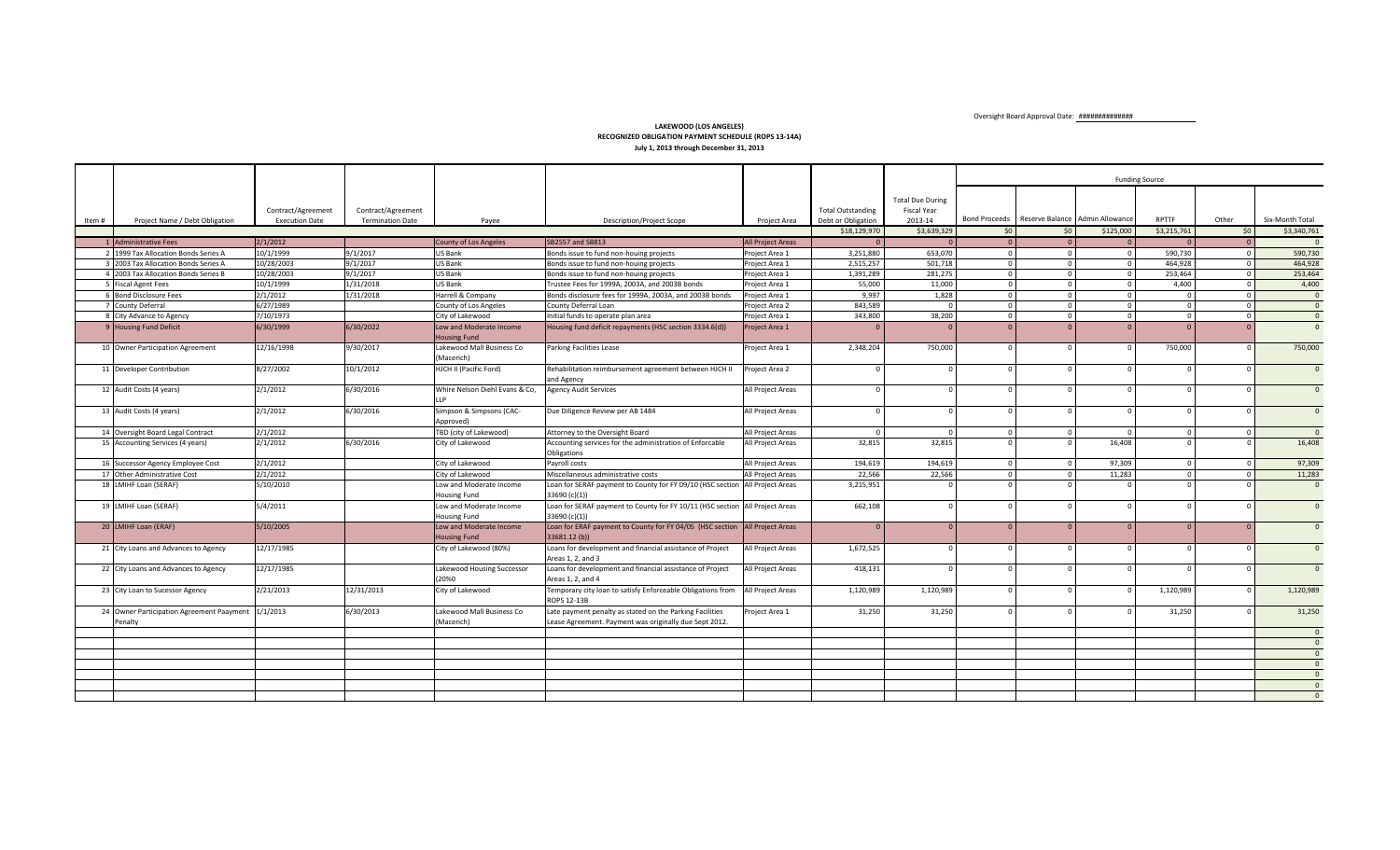#### LAKEWOOD (LOS ANGELES)

Pursuant to Health and Safety Code section 34186 (a)

PRIOR PERIOD ESTIMATED OBLIGATIONS vs. ACTUAL PAYMENTS

RECOGNIZED OBLIGATION PAYMENT SCHEDULE (ROPS II) July 1, 2012 through December 31, 2012

|    | $20.72$ , come through becomposed as even                                                              |                                                                 |                                                                          |                   |          |        |          |        |                      |        |                 |        |                 |             |          |        |       |  |
|----|--------------------------------------------------------------------------------------------------------|-----------------------------------------------------------------|--------------------------------------------------------------------------|-------------------|----------|--------|----------|--------|----------------------|--------|-----------------|--------|-----------------|-------------|----------|--------|-------|--|
|    |                                                                                                        |                                                                 |                                                                          |                   | LMIHF    |        |          |        | <b>Bond Proceeds</b> |        | Reserve Balance |        | Admin Allowance |             | RPTTF    |        | Other |  |
|    | Item # Project Name / Debt Obligation                                                                  | Payee                                                           | <b>Description/Project Scope</b>                                         | Project Area      | Estimate | Actual | Estimate | Actual | Estimate             | Actual | Estimate        | Actual | Estimate        | Actual      | Estimate | Actual |       |  |
|    |                                                                                                        |                                                                 |                                                                          |                   |          | ¢n     | 50       |        | 50                   | 50     | \$125,000       | 50     | \$3,342,811     | \$1,367,497 | 50       |        |       |  |
|    |                                                                                                        |                                                                 |                                                                          |                   |          |        |          |        |                      |        |                 |        |                 |             |          |        |       |  |
|    |                                                                                                        |                                                                 |                                                                          |                   |          |        |          |        |                      |        |                 |        |                 |             |          |        |       |  |
|    | 1 Administrative Fees                                                                                  | County of Los Angeles                                           | SB2557 and SB813                                                         | All Project Areas |          |        |          |        |                      |        |                 |        | 75,500.00       |             |          |        |       |  |
|    | 2 1999 Tax Allocation Bonds Series A                                                                   | <b>US Bank</b>                                                  | Bonds issue to fund non-housing projects                                 | Project Area 1    |          |        |          |        |                      |        |                 |        | 562 843 00      | 562.843     |          |        |       |  |
|    | 3 2003 Tax Allocation Refunding Bonds Series US Bank                                                   |                                                                 | Bonds issue to fund non-housing projects                                 | Project Area 1    |          |        |          |        |                      |        |                 |        | 457.521.00      | 457.521     |          |        |       |  |
|    | 4 2003 Tax Allocation Refunding Bonds Series US Bank                                                   |                                                                 | Bonds issue to fund non-housing projects                                 | Project Area 1    |          |        |          |        |                      |        |                 |        | 243,733.00      | 243.733     |          |        |       |  |
|    | 5 Fiscal Agent Fees                                                                                    | <b>US Bank</b>                                                  | Trustee Fees for 1999A, 2003A, and 2003B bonds                           | Project Area 1    |          |        |          |        |                      |        |                 |        | 4.400.00        | 4.400       |          |        |       |  |
|    | 6 Bond Disclosure Fees (March)                                                                         | Harrell & Company                                               | Bond Disclosure Fees for 1999A, 2003A, and 2003B bonds                   | Project Area 1    |          |        |          |        |                      |        |                 |        |                 |             |          |        |       |  |
|    | <b>County Deferral</b>                                                                                 | County of Los Angeles                                           | County Deferral Loan                                                     | Project Area 2    |          |        |          |        |                      |        |                 |        |                 |             |          |        |       |  |
|    | 8 City Advance to Agency                                                                               | City of Lakewood                                                | Initial funds to operate plan area                                       | Project Area 1    |          |        |          |        |                      |        |                 |        | 1.060.000.00    |             |          |        |       |  |
|    |                                                                                                        |                                                                 | Financial Assistance for Project Area#2 Obligations in FY                |                   |          |        |          |        |                      |        |                 |        |                 |             |          |        |       |  |
|    | 9 Project Area #3 Loan                                                                                 | Project Area 3                                                  | 10/11                                                                    | Project Area 2    |          |        |          |        |                      |        |                 |        |                 |             |          |        |       |  |
|    | 10 Housing Fund Deficit                                                                                | Low and Moderate Income Housing Housing fund deficit repayments | Loan for SERAF payments to County for FY 09/10 and FY                    | Project Area 1    |          |        |          |        |                      |        |                 |        |                 |             |          |        |       |  |
|    | 11 LMIHF Loan entered 5/10/10 and 5/4/11 SEI Low and Moderate Income Housin 10/11                      |                                                                 |                                                                          | All Project Areas |          |        |          |        |                      |        |                 |        |                 |             |          |        |       |  |
|    | 12   MIHE Loan entered 5/10/05 FRAF                                                                    | Low and Moderate Income Hous                                    | in Loan for ERAF payment to County FY 04/05                              | All Project Areas |          |        |          |        |                      |        |                 |        |                 |             |          |        |       |  |
|    | 13 Owner Participation Agreement entered 12/1 Lakewood Mall Business Co (Mace Parking facilities lease |                                                                 |                                                                          | Project Area 1    |          |        |          |        |                      |        |                 |        | 750,000         |             |          |        |       |  |
|    |                                                                                                        |                                                                 | Rehabilitation reimbursement agreement between HJCH II                   |                   |          |        |          |        |                      |        |                 |        | 141,750         | 94.500      |          |        |       |  |
|    | 14 Developer Contribution entered 8/27/02                                                              | HJCH II (Pacific Ford)                                          | and Agency                                                               | Project Area 2    |          |        |          |        |                      |        |                 |        |                 |             |          |        |       |  |
|    | 15 Owner Participation Agreement entered 12/1 Lakewood Pioneer Plaza, LLC                              |                                                                 | Tax increment reimbursement                                              | Project Area 3    |          |        |          |        |                      |        |                 |        |                 |             |          |        |       |  |
|    | 16 Audit costs (4 years)                                                                               | Diehl, Evans, & Co. LLP                                         | Agency audit services                                                    | Project Area 1    |          |        |          |        |                      |        |                 |        | 7.700           | 3.500       |          |        |       |  |
|    | 17 Audit costs (4 years)                                                                               | HdL Coren & Cone                                                | Property tax revenue audit                                               | Project Area 1    |          |        |          |        |                      |        |                 |        | 16,576          | 1.000       |          |        |       |  |
|    | 18 Oversight Board Legal Contract                                                                      | TBD (City of Lakewood)                                          | Attorney to the Oversight Board                                          | All Project Areas |          |        |          |        |                      |        |                 |        |                 |             |          |        |       |  |
|    | 19 Accounting Services (4 years)                                                                       | City of Lakewood                                                | Accounting services for the administration of Enforceable<br>Obligations | All Project Areas |          |        |          |        |                      |        |                 |        | 22,788          |             |          |        |       |  |
|    | 20 Successor Agency Employee Cost                                                                      | City of Lakewood                                                | Payroll costs                                                            | All Project Areas |          |        |          |        |                      |        | 113,718         |        |                 |             |          |        |       |  |
|    | 21 Other Administrative Cost                                                                           | City of Lakewood                                                | Miscellaneous administrative costs                                       | All Project Areas |          |        |          |        |                      |        | 11.282          |        |                 |             |          |        |       |  |
| 22 |                                                                                                        |                                                                 |                                                                          |                   |          |        |          |        |                      |        |                 |        |                 |             |          |        |       |  |
| 23 |                                                                                                        |                                                                 |                                                                          |                   |          |        |          |        |                      |        |                 |        |                 |             |          |        |       |  |
|    |                                                                                                        |                                                                 |                                                                          |                   |          |        |          |        |                      |        |                 |        |                 |             |          |        |       |  |
|    |                                                                                                        |                                                                 |                                                                          |                   |          |        |          |        |                      |        |                 |        |                 |             |          |        |       |  |
|    |                                                                                                        |                                                                 |                                                                          |                   |          |        |          |        |                      |        |                 |        |                 |             |          |        |       |  |
|    |                                                                                                        |                                                                 |                                                                          |                   |          |        |          |        |                      |        |                 |        |                 |             |          |        |       |  |
|    |                                                                                                        |                                                                 |                                                                          |                   |          |        |          |        |                      |        |                 |        |                 |             |          |        |       |  |